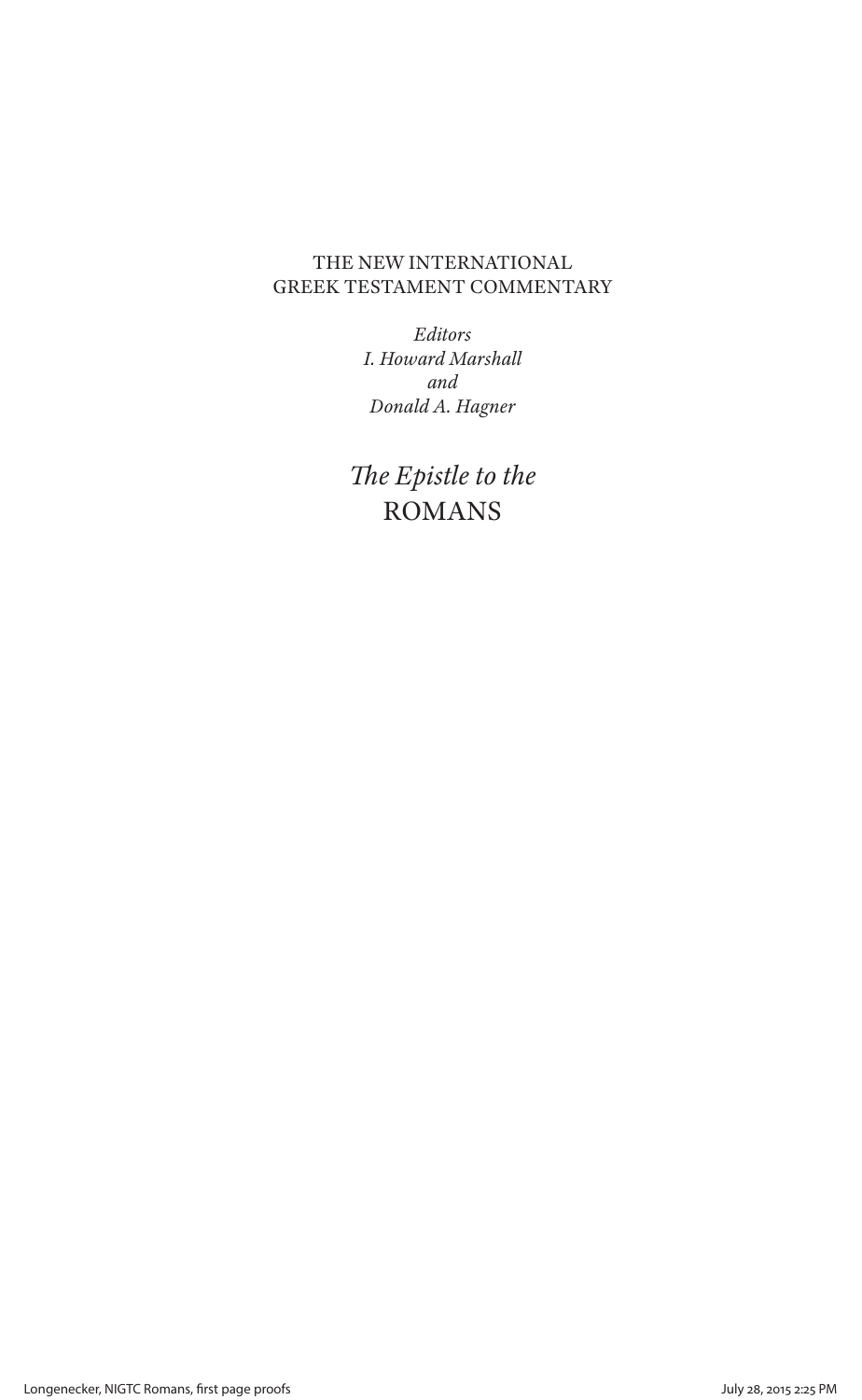# *The Epistle to the* **ROMANS**

*A Commentary on the Greek Text*

*Richard N. Longenecker*

William B. Eerdmans Publishing Company Grand Rapids, Michigan / Cambridge, U.K.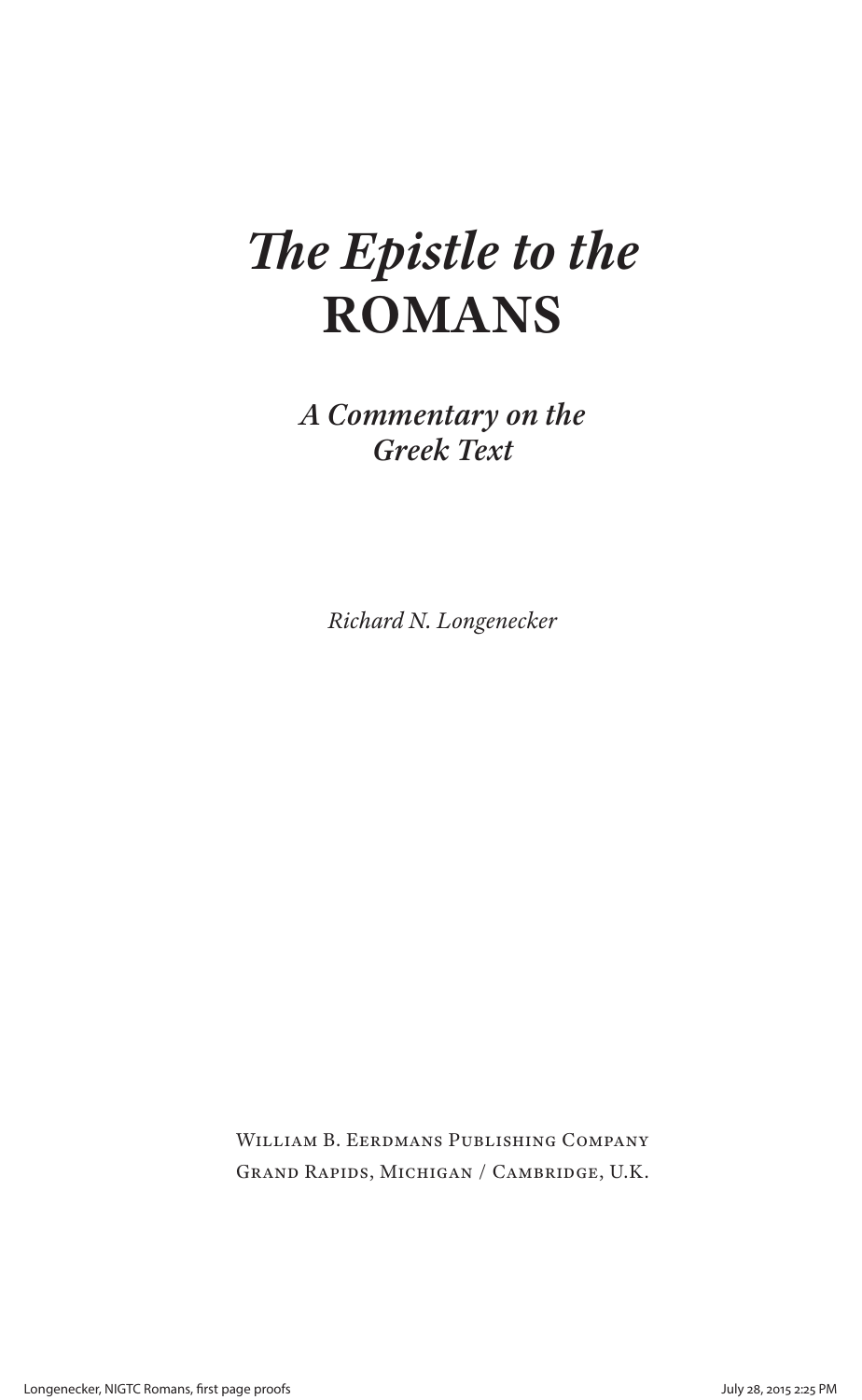© 2015 Richard N. Longenecker All rights reserved

Published 2015 by Wm. B. Eerdmans Publishing Co. 2140 Oak Industrial Drive N.E., Grand Rapids, Michigan 49505 / P.O. Box 163, Cambridge CB3 9PU U.K.

Printed in the United States of America

21 20 19 18 17 16 15 7 6 5 4 3 2 1

**Library of Congress Cataloging-in-Publication Data**

ISBN 978-0-8028-2448-6

www.eerdmans.com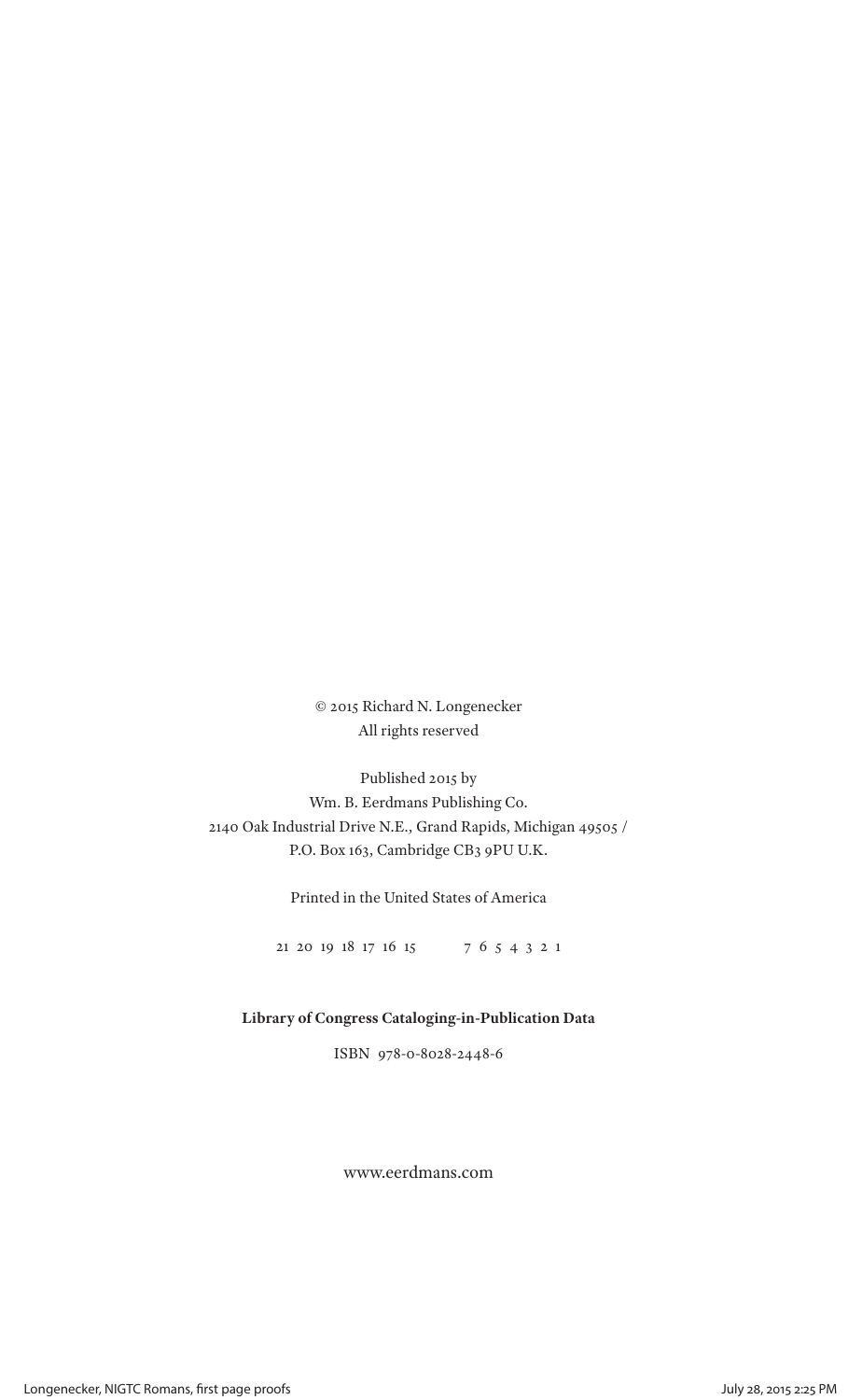# **Contents**

| Preface                                                                          | ix             |
|----------------------------------------------------------------------------------|----------------|
| <i>Abbreviations</i>                                                             | xiv            |
| Bibliography of Selected Commentaries and Commentary Materials                   | <b>XXV</b>     |
| Bibliography of Supplemental Monographs, Articles, and Other<br><b>Materials</b> | xxxii          |
| <b>INTRODUCTION TO THE COMMENTARY</b>                                            | $\mathbf{1}$   |
| Romans vis-à-vis Paul's Other Letters<br>1.                                      | $\mathbf{1}$   |
| Major Critical Issues in the Study of Romans<br>$\overline{2}$ .                 | $\overline{4}$ |
| Distinctive Exegetical Treatments of the Present Commentary<br>$\overline{3}$ .  | 18             |
| 4. Prominent Thematic Features of the Present Commentary                         | 20             |
| 5. The Greek Textual Tradition of Romans                                         | 27             |
| <b>COMMENTARY PROPER</b>                                                         | 41             |
| The Opening Sections of the Letter                                               | 43             |
| I. Salutation $(1:1-7)$                                                          | 45             |
| II. Thanksgiving (1:8-12)                                                        | 99             |
| The Body Sections of the Letter                                                  | 125            |
| A. Body Opening                                                                  | 127            |
| III. A Brief Introduction to Paul's Protreptic Message (1:13-15)                 | 131            |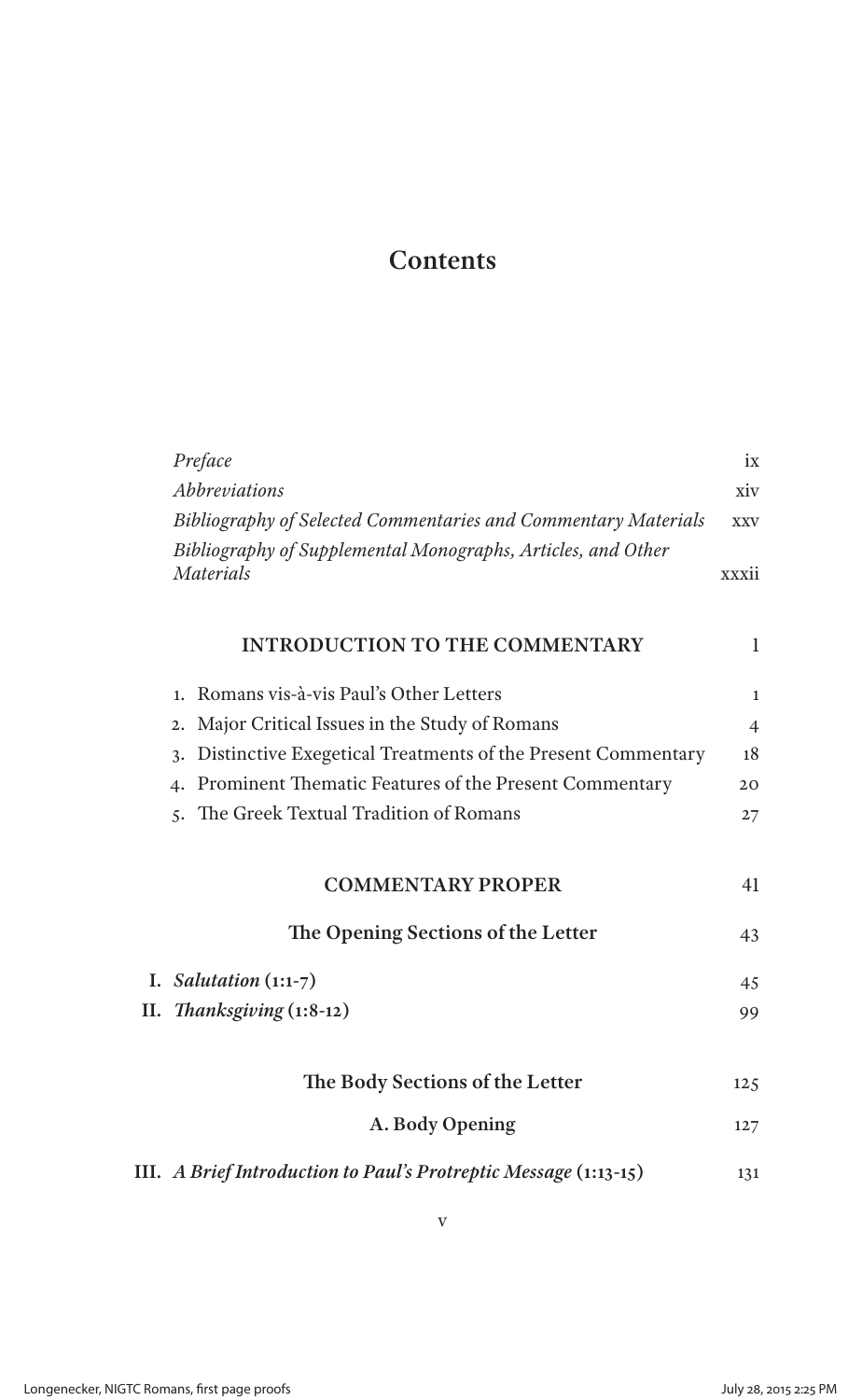## **CONTENTS**

|  | <b>B. Body Middle</b>                                                                                                              | 145 |
|--|------------------------------------------------------------------------------------------------------------------------------------|-----|
|  | IV. Section I: Righteousness, Faithfulness, and Faith (1:16-4:25)                                                                  | 146 |
|  | Part One of Section I (1:16-3:20)                                                                                                  | 151 |
|  | 1. A Thesis Statement on Righteousness, Faithfulness, and<br>Faith (1:16-17)                                                       | 154 |
|  | 2. God's Wrath against Rebellion, Idolatry, and Debauchery<br>$(1:18-32)$                                                          | 189 |
|  | 3. God's Condemnation of All Who Sin Is Just and Impartial<br>$(2:1-16)$                                                           | 232 |
|  | 4. Denunciations of Jews and Jewish Failures (2:17-29)                                                                             | 290 |
|  | 5. The Situation of the Jews before God (3:1-20)                                                                                   | 325 |
|  | Part Two of Section I (3:21-4:25)                                                                                                  | 378 |
|  | 6. The Thesis Statement Developed, Supported and<br>Elucidated $(3:21-31)$                                                         | 388 |
|  | 7. The Example of Abraham with Respect to Righteousness<br>and Faith $(4:1-24)$                                                    | 470 |
|  | 8. A Concluding Early Christian Confessional Statement (4:25)                                                                      | 535 |
|  | V. Section II: Peace, Reconciliation, and Life "in Christ" (5:1-8:39)                                                              | 538 |
|  | 1. A Transitional and Thesis Passage on "Peace" and<br>"Reconciliation" (5:1-11)                                                   | 548 |
|  | 2. The Universal and Foundational Redemptive Story: What<br>Jesus Christ Effected vis-à-vis What Adam Brought About<br>$(5:12-21)$ | 575 |
|  | 3. Three Important Questions, with an Interjected Illustration<br>and Statement $(6:1-7:13)$                                       | 604 |
|  | Question One: "Should We Continue to Sin So That Grace<br>May Increase?" (6:1-14)                                                  | 606 |
|  | Question Two: "Should We Sin because We Are Not under<br>the Law but under Grace?" (6:15-23)                                       | 617 |
|  | Interjected Illustration on the Extent of the Authority of the<br>Mosaic Law and Statement regarding a Christian's Freedom         |     |
|  | from the Law $(7:1-6)$                                                                                                             | 627 |
|  | Question Three: "Is the Law Sin?" (7:7-13)                                                                                         | 638 |
|  | 4. Soliloquy on the Tragic Plight of People Who Attempt to<br>Live Their Lives "under Their Own Steam" (7:14-25)                   | 647 |
|  | 5. No Condemnation and New Life for People "in Christ<br>Jesus" and Therefore "in the Spirit" (8:1-17)                             | 675 |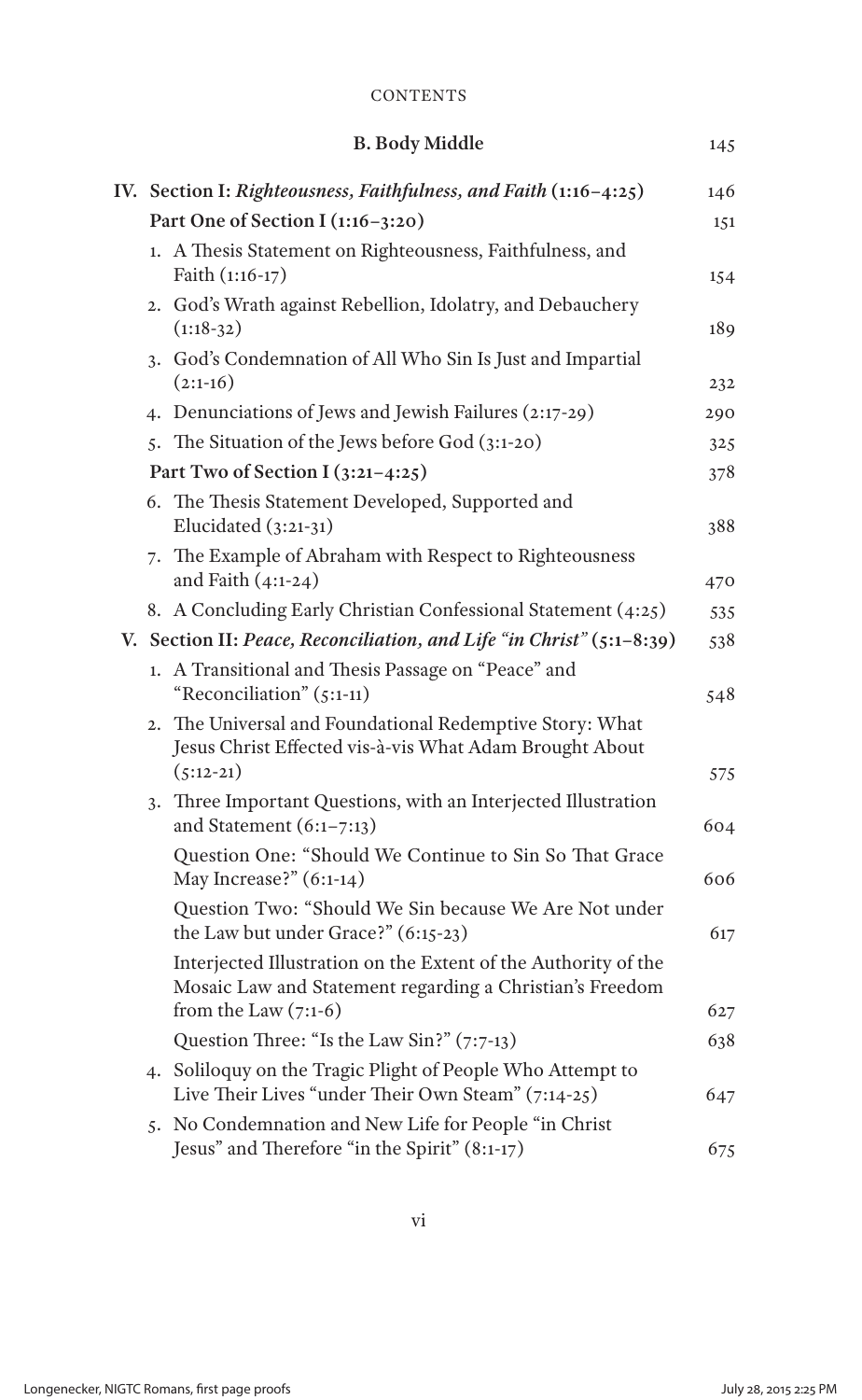## **CONTENTS**

|    | 6. Life in the Spirit: Both Personal and Universal snd Both<br>Present and Future: A Life of Suffering and Glory (8:18-30)                                                                                      | 711 |
|----|-----------------------------------------------------------------------------------------------------------------------------------------------------------------------------------------------------------------|-----|
|    | 7. A Triumphal Affirmation of God's Vindication, Care, and<br>Eternal Love for People Who "in Christ Jesus," with Early<br>Christian Confessional Materials Incorporated (8:31-39)                              | 743 |
|    | VI. Section III: The Christian Gospel vis-à-vis God's Promises to                                                                                                                                               |     |
|    | $Israel(9:1-11:36)$                                                                                                                                                                                             | 765 |
|    | 1. Introduction: Paul's Great Desire for his People, Israel's<br>Heritage, and Israel's Messiah, with a Closing "Amen" (9:1-5)                                                                                  | 779 |
|    | 2. Part I of Paul's Exposition: God's Promises Given to "the<br>Remnant" of Israel, with OT Passages Cited in Support                                                                                           |     |
|    | $(9:6-29)$                                                                                                                                                                                                      | 796 |
|    | 3. Part II of Paul's Exposition: Israel's Present Failure and<br>the Gentiles Blessed, with OT Passages Cited in Support                                                                                        |     |
|    | $(9:30-10:21)$                                                                                                                                                                                                  | 827 |
|    | 4. Part III of Paul's Exposition: The Course of God's Salvation<br>History: A Remnant within Israel, a Remnant among the<br>Gentiles, the Salvation of "All Israel," and God's Mercy on<br>All People (11:1-32) | 866 |
|    | 5. Doxology: A Hymn of Praise to God for His Wisdom and<br>Knowledge, Incorporating Early Christian Confessional<br>Materials (11:33-36).                                                                       | 906 |
|    | VII. Section IV: Exhortations, Both General and Specific (12:1-15:13)                                                                                                                                           | 911 |
|    | 1. Opening Appeals and a Statement regarding Dedication,<br>Commitment, and Discernment (12:1-2)                                                                                                                | 917 |
|    | 2. Appeal for Humility and Mutual Service among Believers in<br>Jesus (12:3-8)                                                                                                                                  | 926 |
|    | 3. The Christian Love Ethic, Part I (12:9-21)                                                                                                                                                                   | 932 |
| 4. | Exhortations regarding Christians and the State (13:1-7)                                                                                                                                                        | 945 |
| 5. | The Christian Love Ethic, Part II (13:8-14)                                                                                                                                                                     | 973 |
|    | 6. On Relations among the Christians at Rome (14:1-15:13)                                                                                                                                                       | 986 |
|    |                                                                                                                                                                                                                 |     |

# **C. Body Closing**

|  | VIII. "Apostolic Parousia" (15:14-32) |  | 1023 |
|--|---------------------------------------|--|------|
|--|---------------------------------------|--|------|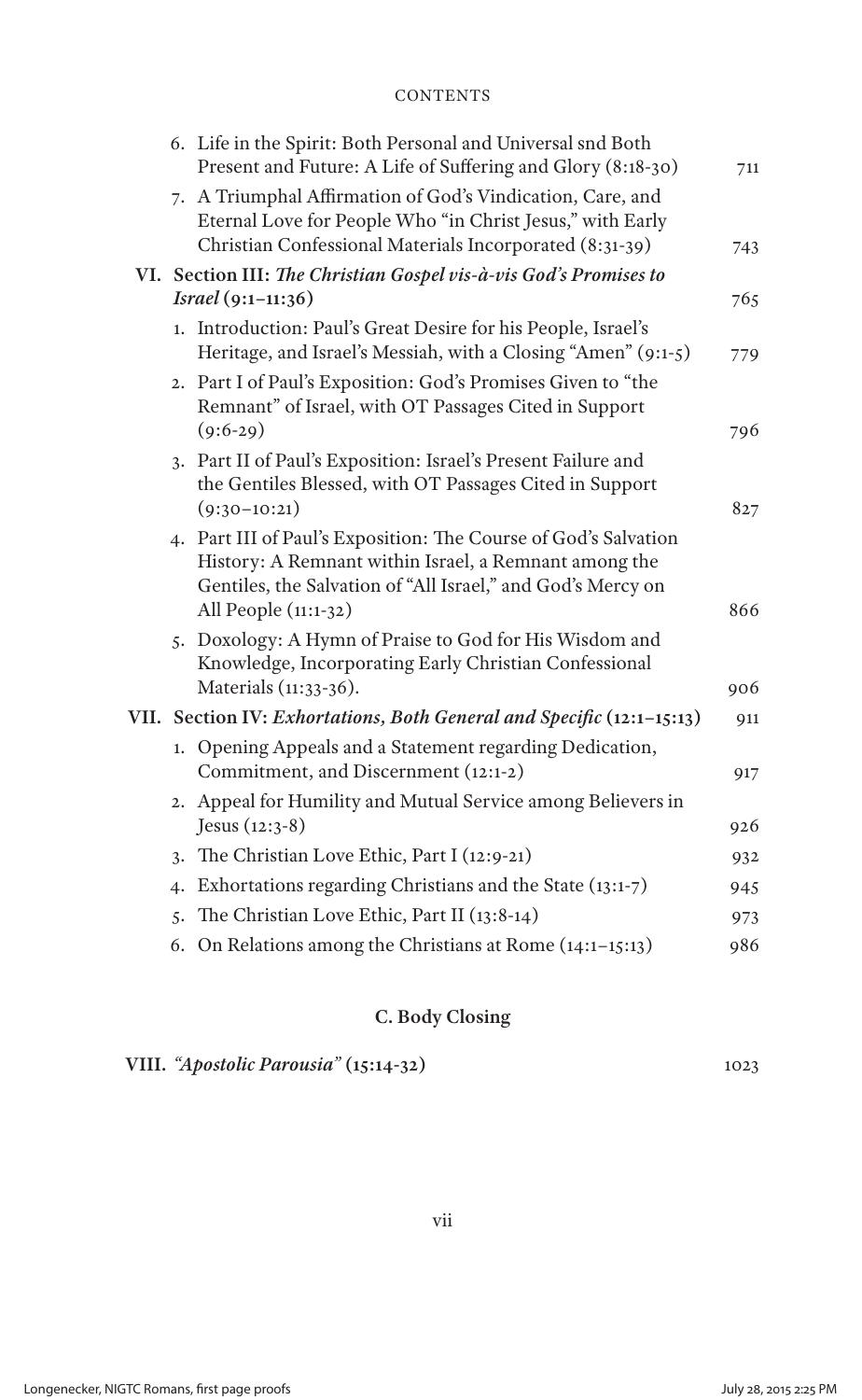### **CONTENTS**

| The Concluding Sections of the Letter                                                                                                                                                                                                                                                                                | 1053 |
|----------------------------------------------------------------------------------------------------------------------------------------------------------------------------------------------------------------------------------------------------------------------------------------------------------------------|------|
| IX. Peace Blessing, Commendation of Phoebe, Requests for<br>Greetings to Be Sent to Paul's Past Associates, Friends, and<br>Acquaintances in Rome and to Certain Christian Households<br>and Congregations, and a Greeting of the Christians at Rome<br>on Behalf of the Churches that Paul Founded and Continued to |      |
| Supervise (15:33-16:16)                                                                                                                                                                                                                                                                                              | 1055 |
| X. Personal Subscription, Appended Greetings, and Appended                                                                                                                                                                                                                                                           |      |
| $Doxology(16:17-27)$                                                                                                                                                                                                                                                                                                 | 1073 |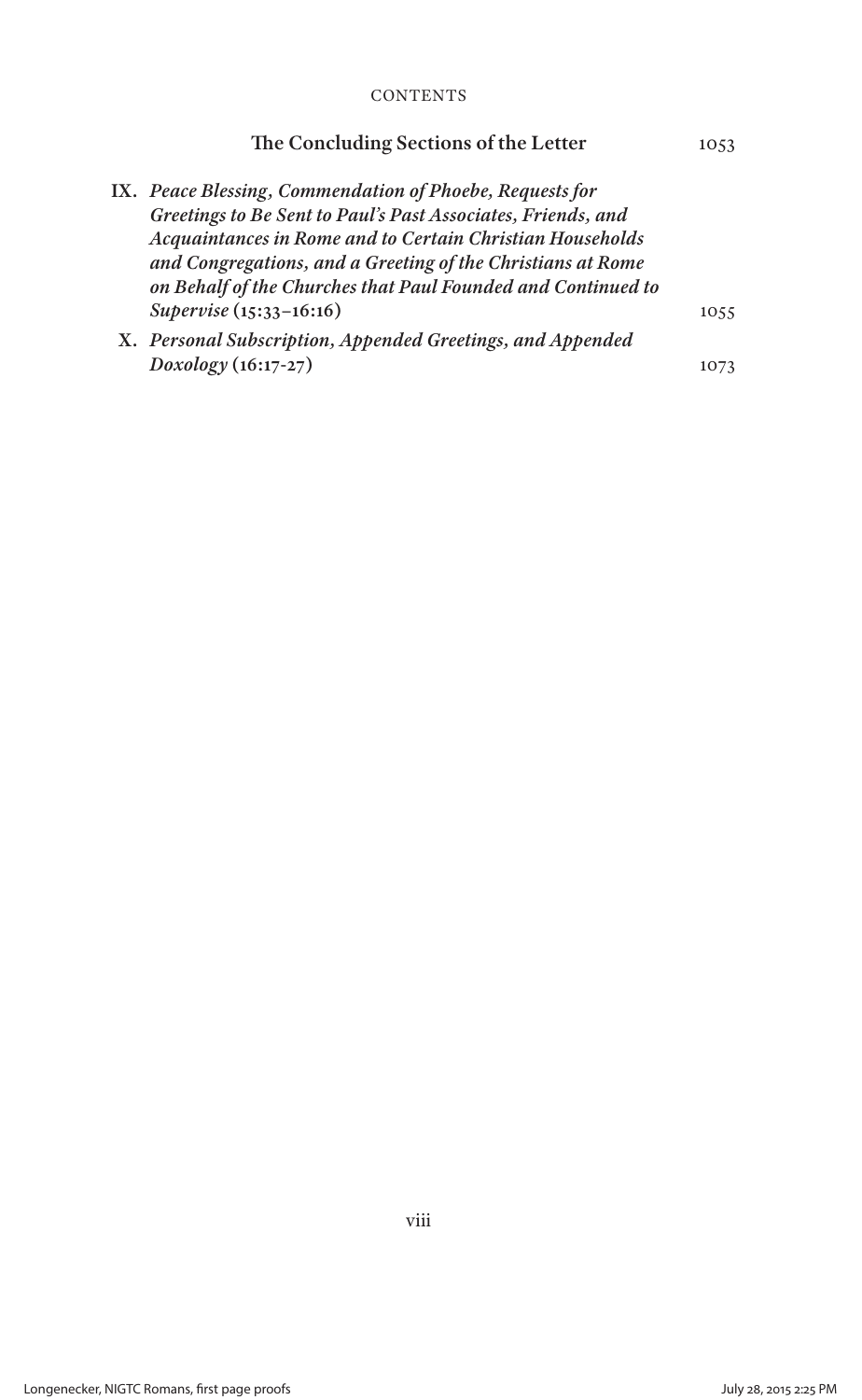# **Preface**

Paul's letter to believers in Jesus at Rome has always been highly regarded within the Christian church. It has been, in fact, the most highly acclaimed writing of the NT throughout the entire course of Christian history. It is so because it has been, in very large measure, the heartland of Christian thought, life, and proclamation.

# **THE VITALITY OF ROMANS FOR CHRISTIAN PIETY AND PRACTICE**

In 386 Augustine, having been unable to overcome his sexual addiction, was converted to Christ when he read Rom 13:13b-14: "Not in orgies and drunkenness, not in sexual immorality and debauchery, not in dissension and jealousy. But clothe yourselves with the Lord Jesus Christ, and do not think about how to gratify the desires of your sinful nature." Later, in 400, in speaking of his conversion experience when reading this passage, he wrote: "No further would I read, nor had I any need; for instantly, at the end of this sentence, a clear light flooded my heart and all the darkness of doubt vanished away."1

In 1515 Martin Luther found Paul's teaching on "the righteousness of God" and "justification by faith" in Rom 1:17 to be the catalyst for his spiritual rebirth, an open door into "paradise," and "a gateway to heaven," and so the beginning of his own religious revolution — which, of course, eventuated in the Protestant Reformation. In his earlier days as an Augustinian monk he pondered deeply, with both consternation and sorrow, the meaning of the phrase *iustitia Dei* ("the justice of God") in his Latin Bible (though in Greek the phrase is δικαιοσύνη θεοῦ, which is better translated "the righteousness of God"). Later in 1545, recalling the resolution of his own spiritual struggles when he came to a proper understanding of this passage, Luther wrote (with the translation of the Latin

1. Augustine, *Confessions* 8.12.29; cf. 9.2.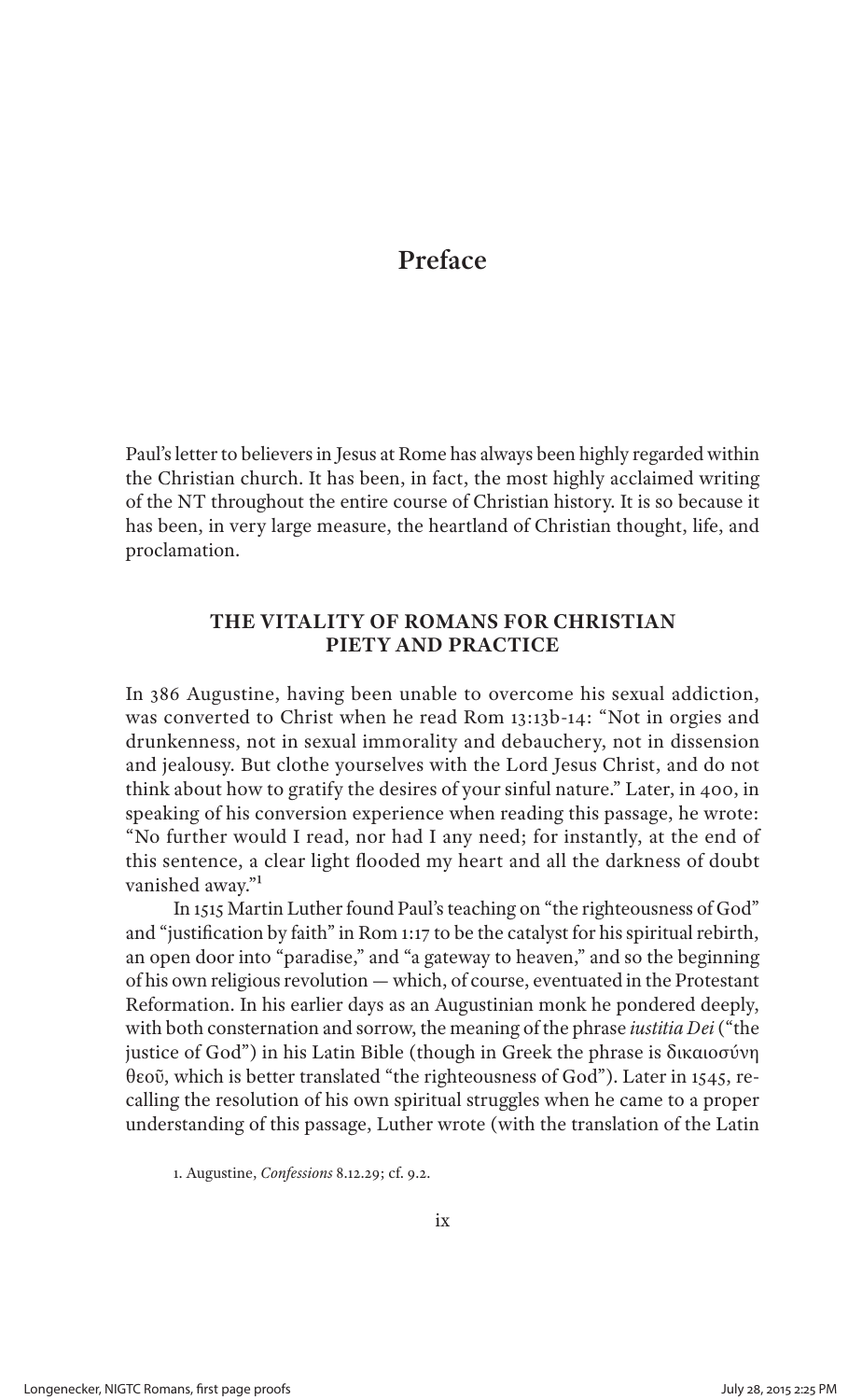#### **PREFACE**

*iustitia Dei,* "the justice of God," in the text, and that of the Greek δικαιοσύνη θεοῦ, "the righteousness of God," in brackets):

I greatly longed to understand Paul's Epistle to the Romans, and nothing stood in the way but that one expression, "the justice ['righteousness'] of God," because I took it to mean that justice ['righteousness'] whereby God is just ['righteous'] and deals justly ['righteously'] in punishing the unjust ['unrighteous']. My situation was that, although an impeccable monk, I stood before God as a sinner troubled in conscience, and I had no confidence that my merit would assuage him. Therefore I did not love a just ['righteous'] and angry God, but rather hated and murmured against him. Yet I clung to the dear Paul and had a great yearning to know what he meant.

Night and day I pondered until I saw the connection between the justice ['righteousness'] of God and the statement that "the just ['righteous'] will live by his faith." Then I grasped the truth that the justice ['righteousness'] of God is that righteousness whereby, through grace and sheer mercy, he justifies us by faith. Thereupon I felt myself to be reborn and to have gone through open doors into paradise. The whole of Scripture took on a new meaning, and whereas before "the justice ['righteousness'] of God" had filled me with hate, now it became to me inexpressibly sweet in greater love. This passage of Paul became to me a gateway to heaven.<sup>2</sup>

On May 24, 1738, John Wesley, having heard Luther's "Preface to the Epistle to the Romans" read by someone at the Aldersgate Street Mission in London, wrote in his journal:

About a quarter before nine [that evening], while he [Martin Luther] was describing the change which God works in the heart through faith in Christ, I felt my heart strangely warmed. I felt I did trust in Christ, in Christ alone for my salvation: an assurance was given me that He had taken away my sins, even mine, and saved me from the law of sin and death.<sup>3</sup>

And in 1918 Karl Barth, who was then a young Swiss pastor, related in the Preface to his *Römerbrief* his own reaction to Romans in the following words: "The reader will detect for himself that it has been written with a joyful sense of discovery. The mighty voice of Paul was new to me; and if to me, no doubt to many others also" — which is the response of many people today when first seriously reading Romans.<sup>4</sup>

4. K. Barth, *The Epistle to the Romans,* 2.

<sup>2.</sup> M. Luther, "Preface to Latin Writings," in *Luther's Works,* 55 vols., general editors J. Pelikan (vols. 1-30) and H. T. Lehmann (vols. 31-55) (St. Louis: Concordia, 1972), 34.336-37; see also *idem,* "Table Talk," *ibid.,* 54.193, 309, 442.

<sup>3.</sup> J. Wesley, "Journal and Diaries I (1735-38)," in *Works of John Wesley* (Nashville: Abingdon, 1988), 18.249-50.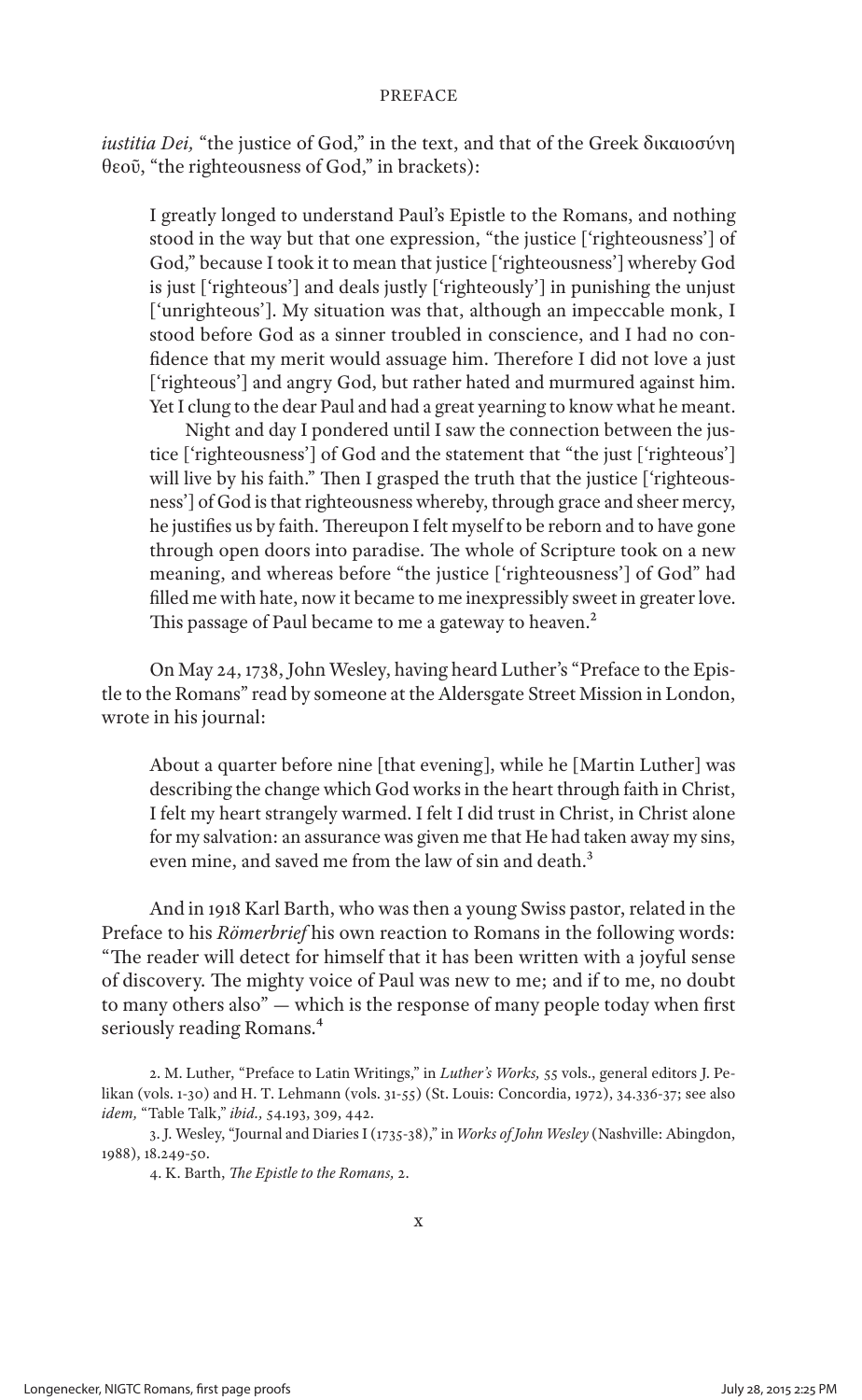#### **PREFACE**

## **THE CENTRALITY OF ROMANS FOR CHRISTIAN THEOLOGY**

The letter to the Romans has also been central in the formulation and proclamation of Christian doctrine throughout the church's history. In 1540 John Calvin wrote regarding Romans:

Among many other notable virtues the Epistle has one in particular, which is never sufficiently appreciated; it is this: If we have gained a true understanding of this Epistle, we have an open door to all the most profound treasures of Scripture.5

In 1886 Charles Bigg, then the Regius Professor of Ecclesiastical History at Oxford University, asserted: "The Pauline reactions describe the critical epochs of theology and the Church."6 And Adolf Harnack, in concluding his chapter on "The Presuppositions of the History of Dogma," picked up on Bigg's thesis and expanded it as follows:

One might write a history of dogma as a history of the Pauline reactions in the Church, and in doing so would touch on all the turning points of the history. Marcion after the Apostolic Fathers; Irenaeus, Clement and Origen after the Apologists; Augustine after the Fathers of the Greek Church; the great Reformers of the middle ages from Agobard to Wessel in the bosom of the mediaeval Church; Luther after the Scholastics; Jansenism after the council of Trent. Everywhere it has been Paul, in these men, who produced the Reformation. Paulinism has proved to be a ferment in the history of dogma, a basis it has never been. Just as it had that significance in Paul himself, with reference to Jewish Christianity, so it has continued to work through the history of the Church.7

It may, of course, be questioned whether Marcion in the mid-second century or Cornelius Jansen in the early seventeenth century were really "turning points" in the history of Christianity. Likewise, it may be debated whether Paul's thought was only "a ferment" and never "a basis" for the church's theology. Further, one might wonder why John Chrysostom and his colleagues in the late fourth and early fifth centuries receive no mention in Harnack's listing. Nonetheless, it remains true to say that whenever and wherever there has been a serious study of Paul's letters there has occurred in the church some type of renewal, reformation, or revolution.

All this is particularly true with regard to Paul's letter to the Christians

5. J. Calvin, "Theme of the Epistle of Paul to the Romans," trans. R. Mackenzie, in *Calvin's New Testament Commentaries,* 12 vols., ed. D. W. Torrance and T. F. Torrance (Edinburgh: Oliver & Boyd, 1960; Grand Rapids: Eerdmans, 1961), 8.5.

6. C. Bigg, *The Christian Platonists of Alexandria* (Oxford: Clarendon, 1886; repr. 1913), 53. 7. A. Harnack, *The History of Dogma,* trans. N. Buchanan (Boston: Little, Brown, 1901), 136.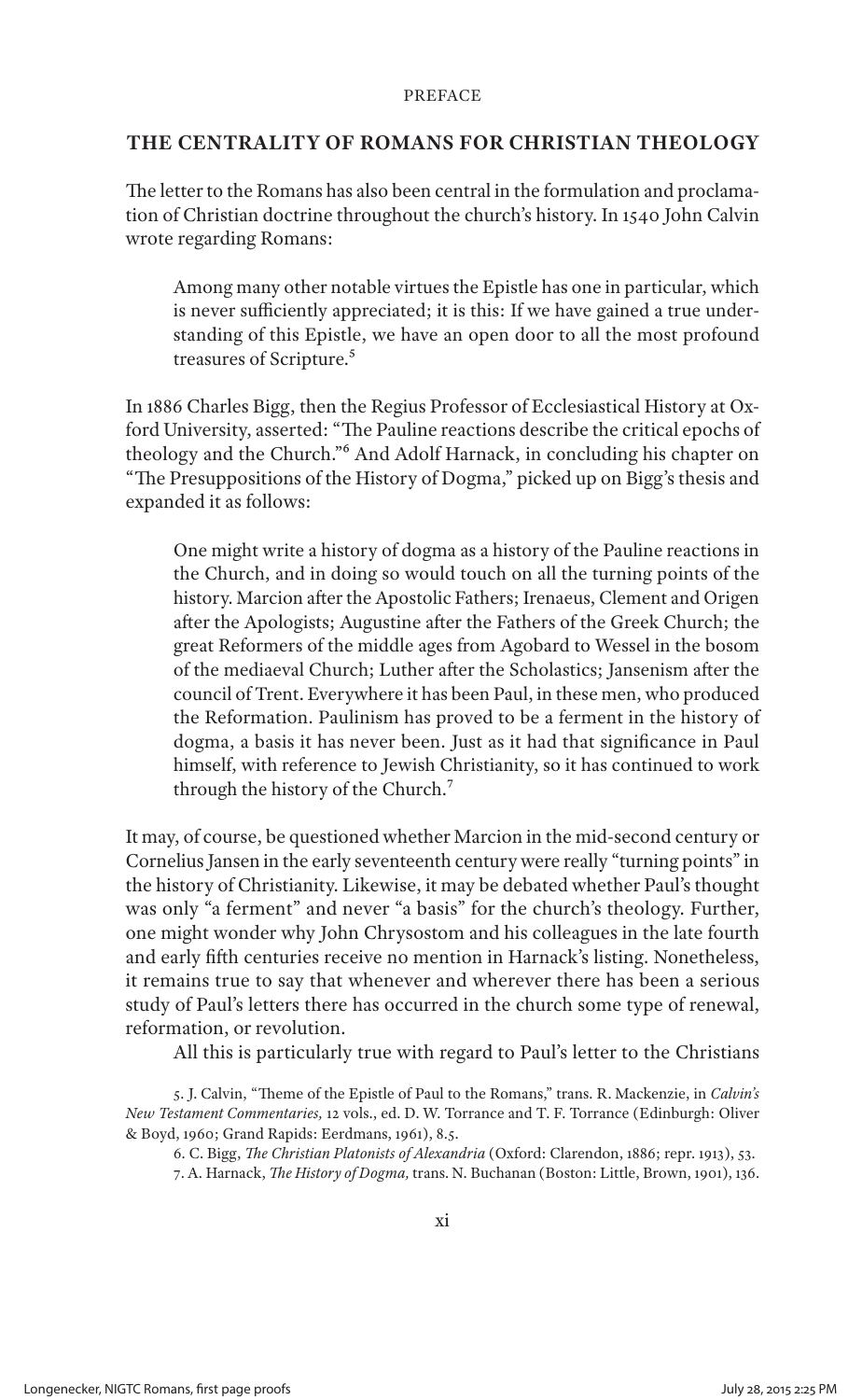at Rome. "In fact," as Joseph Fitzmyer has aptly noted, "one can almost write the history of Christian theology by surveying the ways in which Romans has been interpreted."8

#### **CHALLENGES IN THE STUDY OF ROMANS**

Yet despite its status in the church and its importance for Christian thought, life, and proclamation, Romans is probably the most difficult of all the NT letters to analyze and interpret. It hardly can be called a simple writing.

In the winter of 394-395 Augustine began to write a commentary on Romans. But after commenting on the first seven verses of chapter one,<sup>9</sup> he felt unable to proceed, saying that the project was just too large for him and that he would return to easier tasks.<sup>10</sup> In the early sixteenth century Erasmus, introducing his *Paraphrase of Romans,* said of Romans: "The difficulty of this letter equals and almost surpasses its utility!" — citing both Origen and Jerome as early Church Fathers who had also found the letter exceedingly difficult to understand.<sup>11</sup> As Erasmus saw it, this difficulty can be attributed to three causes: (1) the style of "speech" or language used, for "nowhere else is the order of speech more confused; nowhere is the speech more split by the transposition of words; nowhere is the speech more incomplete through absence of an apodosis," (2) the "obscurity of things which are hard to put into words," or the content of the letter itself, for "no other letter is handicapped by more frequent rough spots or is broken by deeper chasms," and (3) the "frequent and sudden change of masks" or stances on the part of the author, for "he considers now the Jews, now the Gentiles, now both; sometimes he addresses believers, sometimes doubters; at one point he assumes the role of a weak man, at another of a strong; sometimes that of a godly man, sometimes of an ungodly man."12

Indeed, 2 Pet 3:16 bears eloquent testimony to the church's mingled attitudes of (1) deep respect for Paul's letters generally (and Romans in particular), yet also (2) real difficulties in trying to understand them, and (3) a realization of possibilities for serious misinterpretation, when it says of Paul's letters that they "contain some things that are hard to understand, which ignorant and unstable people distort, as they do the other Scriptures, to their own destruction." In fact, despite all its appearances of being straightforward and clear, no other NT writing presents greater difficulties with respect to "style," "stance," and "audience" (to recall Erasmus's three categories of difficulty) than does Romans. Likewise, no other NT writing challenges the interpreter with as many problems of provenance, purpose, character, incorporation of tradition, rhetorical

<sup>8.</sup> Fitzmyer, *Romans,* xiii.

<sup>9.</sup> See Augustine, *Epistolae ad Romanos inchoata Expositio, PL* 35.2087-2106.

<sup>10.</sup> See Augustine, *Retractationes* 1.25.

<sup>11.</sup> Erasmus, *Opera* 7.777.

<sup>12.</sup> Erasmus, *Opera* 7.777-78.